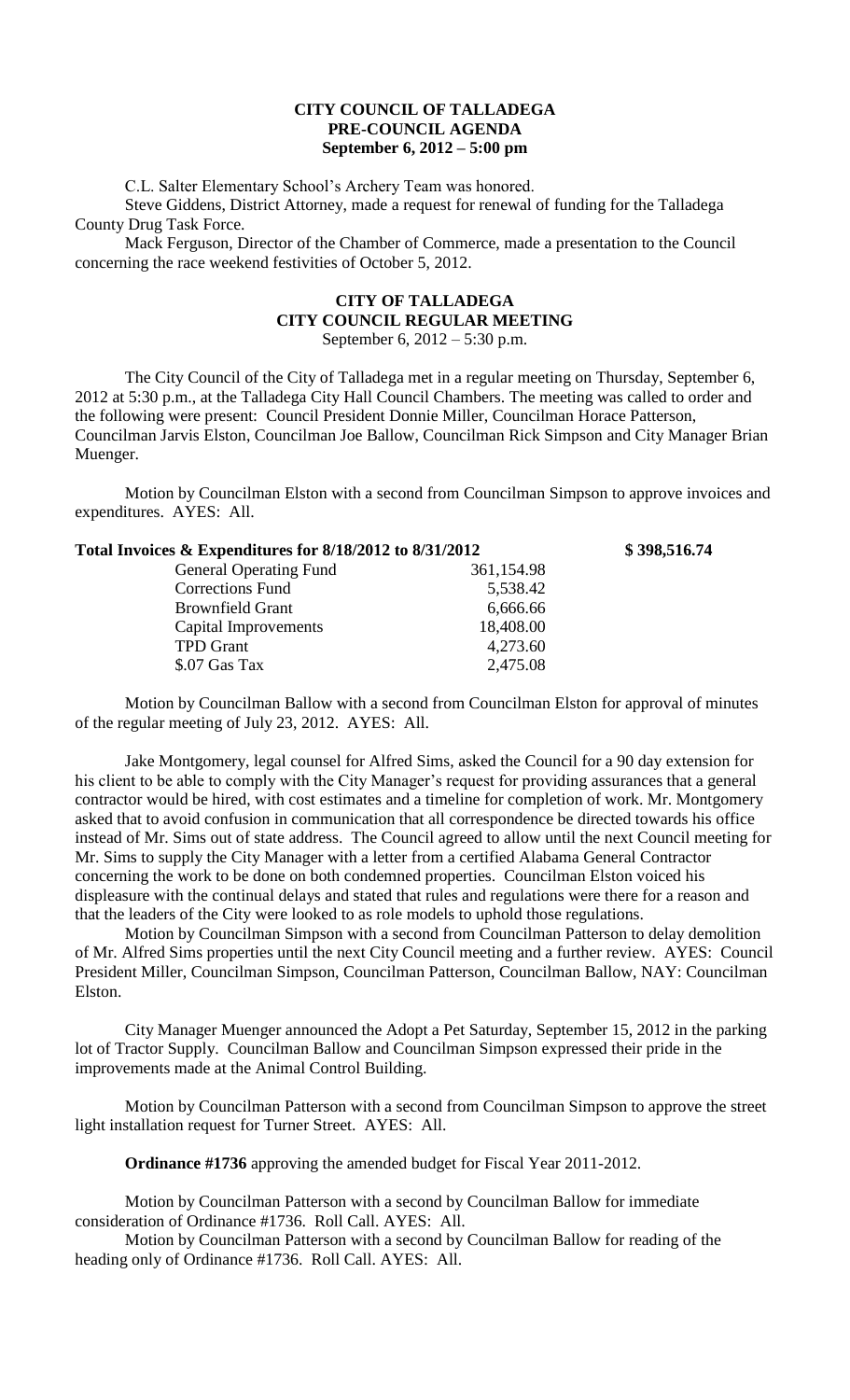## **AN ORDINANCE AMENDING THE OFFICIAL ANNUAL BUDGET FOR THE CITY OF TALLADEGA, ALABAMA, (ADOPTED SEPTEMBER 6, 2011, ORDINANCE 1707) FOR THE FISCAL YEAR BEGINNING 1 OCTOBER 2011 AND ENDING 30 SEPTEMBER 2012;**

Motion by Councilman Patterson with a second by Councilman Ballow for adoption of Ordinance #1736. Roll Call. AYES: All.

**Ordinance #1737** approving the budget for Fiscal Year 2012-2013.

Motion by Councilman Patterson with a second by Councilman Ballow for immediate consideration of Ordinance #1737. Roll Call. AYES: All.

Motion by Councilman Ballow with a second by Councilman Simpson for reading of the heading only of Ordinance #1737. Roll Call. AYES: All.

**AN ORDINANCE ADOPTING THE OFFICIAL ANNUAL BUDGET FOR THE CITY OF TALLADEGA, ALABAMA, FOR THE FISCAL YEAR BEGINNING 1 OCTOBER 2012 AND ENDING 30 SEPTEMBER 2013;**

Motion by Councilman Patterson with a second by Councilman Ballow for adoption of Ordinance #1737. Roll Call. AYES: All.

**Resolution #2566** to accept the Talladega Pilgrimage Council \$7,500 donation for façade improvement and to approve the contract with Cal Munroe for architectural services on the façade improvement not to exceed \$1,200.

Motion by Councilman Simpson with a second by Councilman Ballow for adoption of Resolution #2566. Roll Call. AYES: All.

**Resolution #2567** to approve a contract for grave opening/closing services at Oak Hill Cemetery with Usrey Funeral Home of Talladega for \$450.00 per grave per bid specifications.

Motion by Councilman Simpson with a second by Councilman Patterson for adoption of Resolution #2567. Roll Call. AYES: All.

**Resolution #2568** to approve a contract with Karma Construction of Birmingham for City Hall Parking Lot Repaving project at a cost of \$61,952.50.

**Resolution #2569** to approve a contract with Neel-Schaffer Engineering for construction engineering and inspection on the City Hall Parking Lot Repaving project for a cost not to exceed \$2,500.

Motion by Councilman Patterson with a second by Councilman Simpson for adoption of Resolutions #2568-2569. Roll Call. AYES: All.

**Resolution #2570** approving the transfer of the Municipal Court account and the \$.04 Gas Tax account to First National Bank of Talladega.

Motion by Councilman Simpson with a second by Councilman Patterson for adoption of Resolution #2570. Roll Call. AYES: All.

**Resolution #2571** approving a contract renewal with Alexander Construction for utility cut patching per bid specifications for \$6.00per sq ft for standard patch and \$8.00 per sq ft for ALDOT patch.

**Resolution #2572** approving a contract renewal with Express Oil Change, Jerald's Alignment, Waites Tire and King Tire to perform vehicle maintenance per bid specifications at the 2010- 2012 rates.

**Resolution #2573** approving a contract renewal with Talladega Machinery and Supply for restroom supplies per bid specifications at the 2010-2012 rates.

**Resolution #2574** approving a contract renewal with Merrell Brothers to perform sludge disposal per bid specifications at three Waste Water Treatment facilities with a CPI increase of 1.7% or \$0.01 per gallon.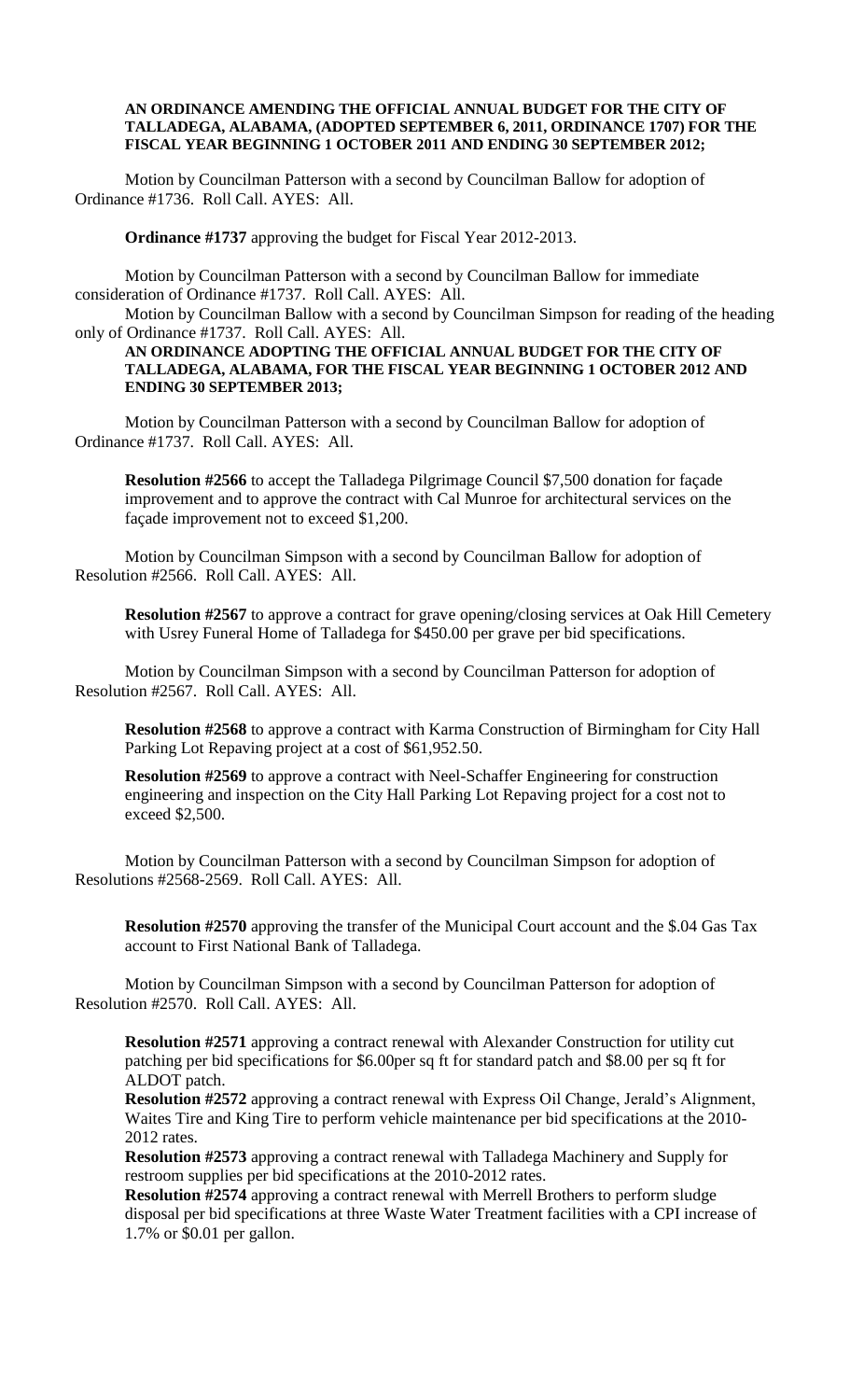**Resolution #2575** approving a contract renewal with Armstrong Lawn Care to perform court ordered weed abatement for nuisance of overgrown lots per bid specifications at the 2010-2012 rate.

**Resolution #2576** approving a contract renewal with Evergreen Lawn Care to perform grounds maintenance at 29 Water Department facilities per bid specifications at the 2011-2012 rate. **Resolution #2577** approving a contract renewal with Nohab Garing to perform computer troubleshooting, maintenance and desktop/laptop computer purchase costs per bid specifications at the 2011-2012 rate.

**Resolution #2578** approving a contract renewal with Sullivan Pest Control per bid specifications at 16 City facilities for the 2010-2012 rate of \$18.95 per site.

Motion by Councilman Patterson with a second by Councilman Simpson for adoption of Resolutions #2571-2578. Roll Call. AYES: All.

**Resolution #2579** approving a contract with Thompson Gas of Talladega for propane per bid specifications for \$1.299 per gallon.

**Resolution #2580** approving a contract with R.K. Allen Oil Company and McPherson Oil Company for petroleum, gas and oil products per bid specifications.

**Resolution #2581** approving a contract with A1 Tree Services of Talladega for tree service per bid specifications.

**Resolution #2582** approving a contract with Quill Corporation, Brannon's Office City and LD Products for office supplies per bid specifications.

**Resolution #2583** approving a contract with Chemrite, Leslies Poolmart and Industrial Chemical for pool chemicals per bid specifications.

**Resolution #2584** approving a contract with Industrial Chemicals, Inc. Harcros Chemicals, Key Chemicals, DPC Enterprises and F2 Industries for water treatment chemicals per bid specifications.

**Resolution #2585** approving a contract with Waites Concrete Company Inc. and Webb Concrete for concrete products per bid specifications.

**Resolution #2586** approving a contract with JanPak, Talladega Machinery & Supply, Brannon's Office City and J Supply Company for janitorial supplies per bid specifications.

**Resolution #2587** approving a contract with ATC Graphics, Brown & Bigelow and G&K Services for work uniforms per bid specifications.

**Resolution #2588** approving a contract with McCartney Construction Company Inc. and Webb Concrete for stone and gravel products per bid specifications.

**Resolution #2589** approving a contract with HD Supply Company and Vellano Brothers for plastic storm pipe per bid specifications.

**Resolution #2590** approving a contract with Jim's Asphalt, LLC of Gadsden for cold mix per bid specifications.

**Resolution #2591** approving a contract with Vulcan Signs, Custom Products and Traffic Signs for traffic signs and posts per bid specifications.

**Resolution #2592** approving a contract with Vellano Brothers, Inc., Empire Pipe and Supply Company, HD Supply Waterworks, Southern Pipe, Consolidated Pipe and Supply, Inc., G&C Supply Company and M&H Valve Company for water construction supplies per bid specifications.

Motion by Councilman Simpson with a second by Councilman Patterson for adoption of Resolutions #2579-2592. Roll Call. AYES: All.

**Resolution #2593** approving a contract with Verizon for cell phone service to include push to talk, data packages and air cards per bid specifications not to exceed \$3,200 per month.

Motion by Councilman Simpson with a second by Councilman Patterson for adoption of Resolution #2593. Roll Call. AYES: All.

**Resolution #2594** approving a contract with MFS Supply of Solon, Ohio for smoke detectors per bid specifications to be paid for through the 2011 Fire Protection & Safety Grant with a cost not to exceed \$45,674.00.

Motion by Councilman Patterson with a second by Councilman Ballow for adoption of Resolution #2594. Roll Call. AYES: All.